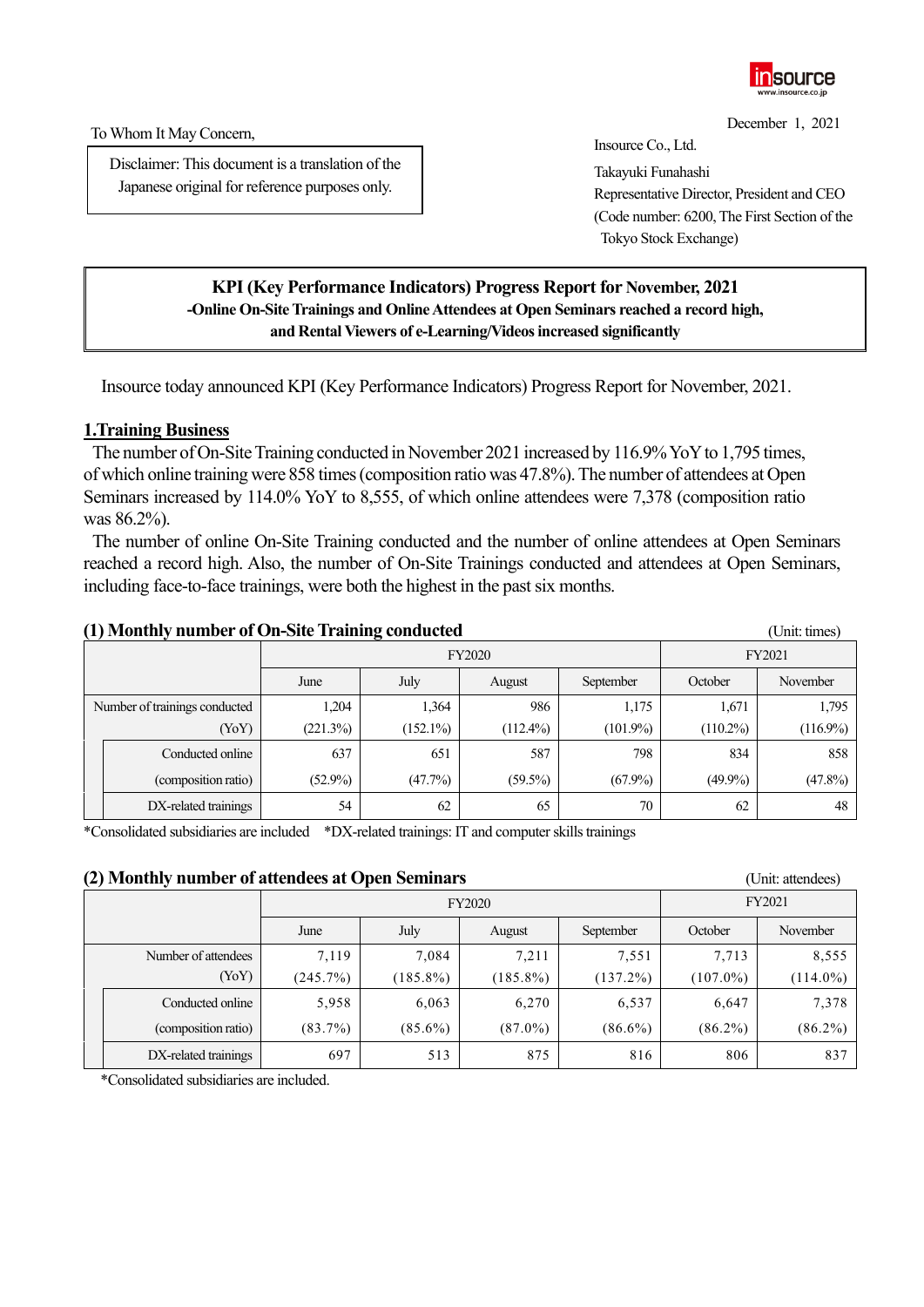## **2. IT Services Business**

The number of paid subscribers for Leaf (HR support system) reached 426 (+6 MoM) organization and the number of its users increased to 1,826,620 (+26,029 MoM). The cumulative number of orders delivered for Stress Check Support Service increased to 28 since the beginning of the fiscal year (+14 YoY).

|                                                                 |           |               |           |           |                | (Unit: organizations) |
|-----------------------------------------------------------------|-----------|---------------|-----------|-----------|----------------|-----------------------|
|                                                                 |           | <b>FY2020</b> | FY2021    |           |                |                       |
|                                                                 | June      | July          | August    | September | October        | November              |
| HR support system, "Leaf"<br>(Full-service)                     | 375       | 404           | 410       | 412       | 420            | 426                   |
| (MoM)                                                           | $(+12)$   | $(+29)$       | $(+6)$    | $(+2)$    | $(+8)$         | $(+6)$                |
| (changes from end of<br><b>FY19</b> )                           | $(+127)$  | $(+156)$      | $(+162)$  | $(+164)$  | $(+8)$         | $(+14)$               |
| No. of users                                                    | 1,614,747 | 1,643,715     | 1,680,364 | 1,756,583 | 1,800,591      | 1,826,620             |
| No. of customization<br>*total no. since the<br>beginning of FY | 87        | 98            | 110       | 144       | $\overline{c}$ | 5                     |
| Web conversion service<br>for appraisal forms                   | 116       | 119           | 123       | 128       | 129            | 130                   |
| (MoM)                                                           | $(+2)$    | $(+3)$        | $(+4)$    | $(+5)$    | $(+1)$         | $(+1)$                |

## **(3) "Leaf (HR support system)": Total number of paid subscribers (organizations)**

\*The number of customizations shows the number of organizations which add their own functions when implementing Leaf. \*Figures above are calculated at the end of each month.

#### **(4) Stress Check Support Service: Number of delivered and orders to be delivered**

|                                                                  |         |               |         |           |         | (Unit: organizations) |
|------------------------------------------------------------------|---------|---------------|---------|-----------|---------|-----------------------|
|                                                                  |         | <b>FY2020</b> | FY2021  |           |         |                       |
|                                                                  | June    | July          | August  | September | October | November              |
| No. of orders delivered (by month)                               |         | ↑<br>∠        | 5       | 36        | Q       | 19                    |
| Cumulative no. of orders delivered<br>*since the beginning of FY | 300     | 302           | 307     | 343       | Q       | 28                    |
| (YoY)                                                            | $(+59)$ | $(+60)$       | $(+63)$ | $(+61)$   | $(+1)$  | $(+14)$               |
| No. of orders to be delivered (as of end of month)               | 85      | 140           | 187     | 195       | 235     | 273                   |

\*Note that after clients'inspection, the actualsales will be counted.

\*This service has the highest number of deliveries in March every year.

\*The number of new orders received is difficult to correlate with sales, so it will be changed to only the number of orders delivered and the number of orders remaining from October, 2022.